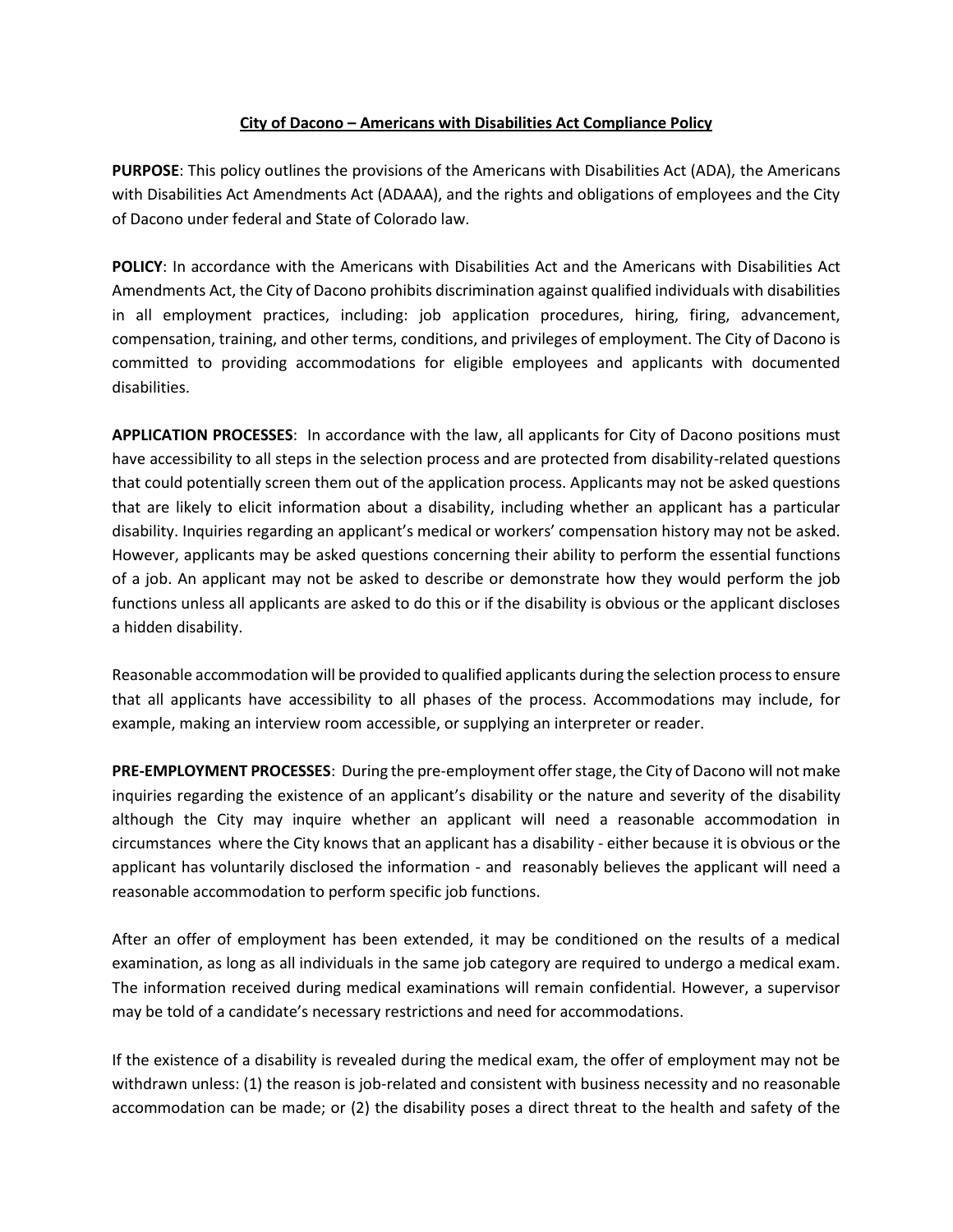applicant, other employees, or the general public, and which cannot be eliminated by reasonable accommodation.

**REASONABLE ACCOMMODATION**: The City of Dacono is committed to making reasonable accommodations in job duties, the work environment, and the application process to enable a qualified individual with a disability to enjoy equal employment opportunities, as long as such accommodations do not constitute an undue hardship on the City. If an applicant or employee believes he or she has been discriminated against in employment on the basis of a disability, an internal complaint may be filed through the City's Americans with Disabilities Act Complaint procedure, or a formal complaint may be filed with the federal Equal Employment Opportunity Commission, Colorado Civil Rights Division, or Department of Justice.

## **DEFINITIONS**:

| <b>ADA Coordinator:</b> | Jordan Eichem                          |                    |
|-------------------------|----------------------------------------|--------------------|
|                         | Assistant City Manager, City of Dacono |                    |
|                         | 512 Cherry St.                         |                    |
|                         | PO Box 186                             |                    |
|                         | Dacono, CO 80514                       |                    |
|                         | jeichem@cityofdacono.com               | 303-833-2317 x 130 |

The City staff person designated as the ADA Coordinator is subject to change.

**"Disability" as defined under the Americans with Disabilities Act** (42 U.S.C. sec. 12101): A physical or mental impairment that substantially limits one or more major life activities; including a person who has a record of such impairment; a person who is regarded or perceived to have an impairment; or has a known association or relationship with an individual with a disability.

**Direct Threat to Safety**: A significant risk to the health or safety of the individual or others which cannot be eliminated by reasonable accommodation.

**Essential Job Functions**: Those activities of a job that are the core to performing the position that cannot be modified. A function is essential if: the job exists to accomplish the function, only a limited number of employees can perform the function, the function is highly specialized and an employee is hired for his or her expertise in the area. Other factors that may be considered in determining whether a function is essential are: the amount of time an employee spends performing the function, the consequences if the employee were not required to perform the function, the work experience of previous employees who held the job, and the work experience of employees in similar jobs.

**Interactive Process**: The process by which the employer and the individual requesting accommodation engage in order to discuss physical or mental abilities and limitations as they relate to the job's essential functions and to determine possible job accommodations.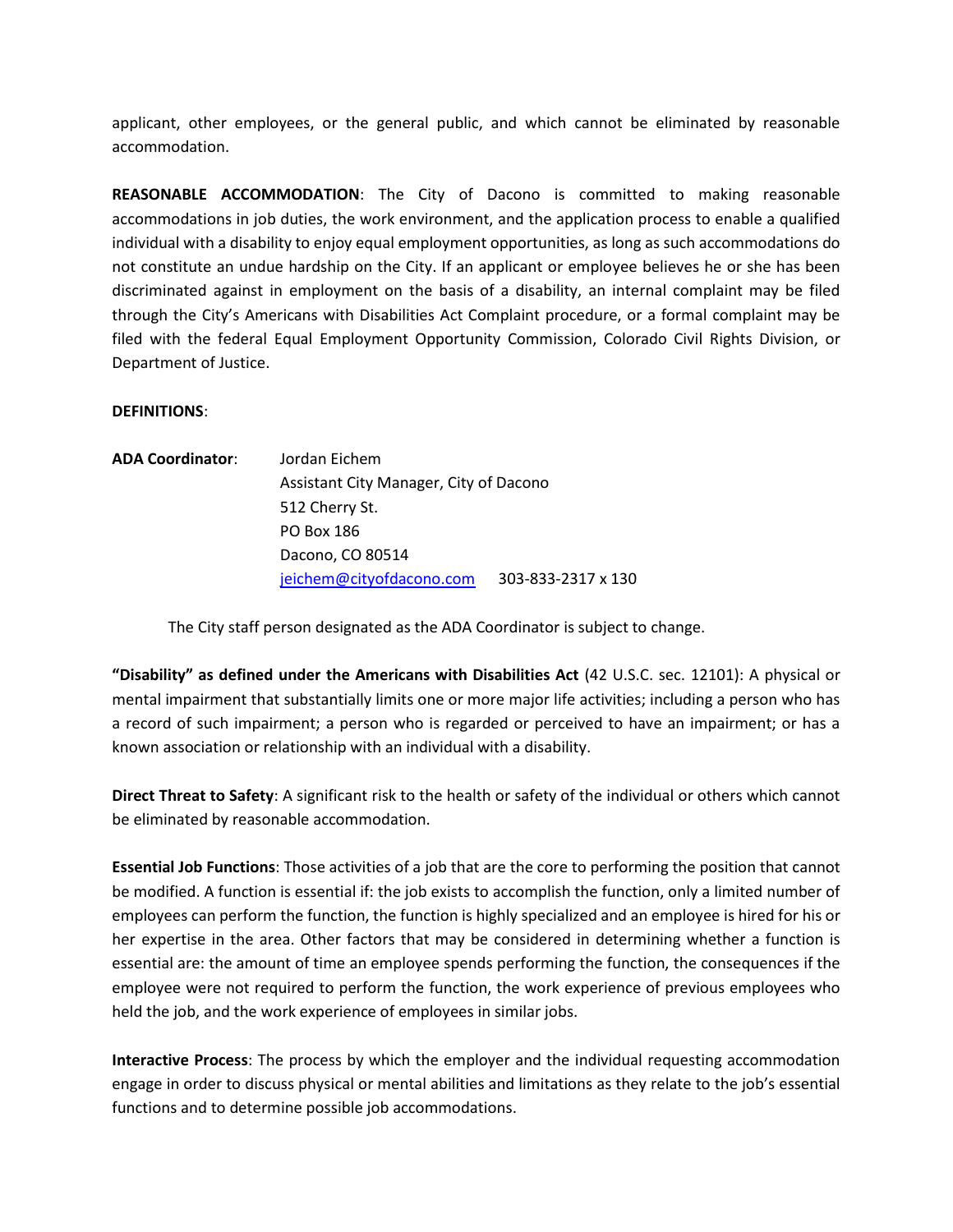**Major Life Activities**: Major Life Activities may include but are not limited to: caring for one's self, performing manual tasks, walking, sitting, standing, seeing, hearing, eating, breathing, speaking, sleeping, reproducing, working, learning, thinking, concentrating, and interacting with others.

**Qualified Individual**: A person who meets legitimate skill, experience, education, and other requirements of an employment position that he or she holds or seeks, and who can perform the essential functions of the position with or without reasonable accommodation.

**Reasonable Accommodation**: Any modification or adjustment to a job or the work environment that will enable a qualified applicant or employee with a disability to participate in the application process or to perform essential job functions. Examples of reasonable accommodation include, but are not limited to: making facilities readily accessible, job restructuring, modifying work schedules, implementing flexible leave policies, reassignment to a vacant position, acquiring or modifying equipment or devices, adjusting or modifying tests, training materials or policies, and providing qualified readers or interpreters.

**Undue Hardship**: An action that is excessively costly, extensive, substantial, or disruptive, or that would fundamentally alter the nature or operation of the business.

## **ADMINISTRATIVE PROCEDURES**:

**Requests for Accommodation**: An employee who believes that he or she needs a reasonable accommodation to perform an essential function of the job should make the request through his or her direct supervisor. The City of Dacono will work with the employee to determine if the disability can be reasonably accommodated.

When a request for accommodation is received by a supervisor or when it is apparent that a reasonable accommodation may enable an individual with a disability to perform the essential functions of the position or participate in the employment process, the employee should be directed to submit a *Reasonable Accommodation Request Form* with appropriate supporting documentation to his or her supervisor. A request for reasonable accommodation may be verbal or written.

All requests for accommodation shall be responded to in a timely manner, after the employee's supervisor, the Human Resources Director, and the ADA Coordinator have engaged in the interactive process with the individual requesting accommodation. The City of Dacono reviews all requests for accommodation on a case-by-case basis and may provide a reasonable accommodation that allows the qualified individual with a disability to achieve the same level of job performance as other similarly skilled employees. The City is not obligated to provide an accommodation that causes undue hardship to the City.